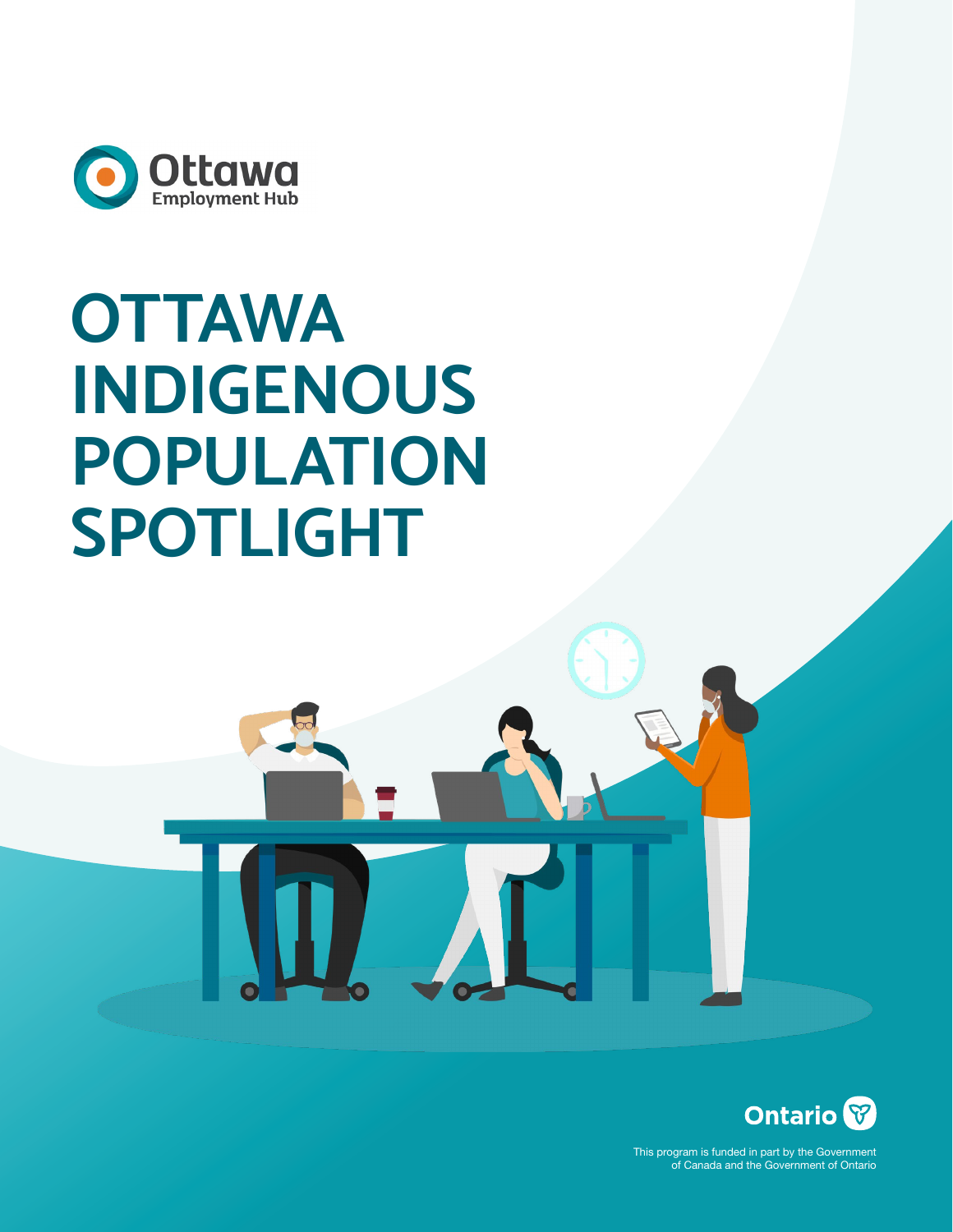# **INDIGENOUS LABOUR POOL IN OTTAWA**

## **Ottawa Trends Unemployment Rates**

| <b>Aboriginal dentity</b> | <b>First Nations</b> | <b>Métis</b> | <b>Inuit</b> |
|---------------------------|----------------------|--------------|--------------|
| 2006                      | 2006                 | 2006         | 2006         |
| 9.2%                      | 10.3%                | 7.9%         | 17.8%        |
| 2011                      | 2011                 | 2011         | 2011         |
| 10.3%                     | 11.2%                | 8.7%         | 17.1%        |
| 2016                      | 2016                 | 2016         | 2016         |
| 9.6%                      | 8.0%                 | 7.9%         | 20.7%        |

With the exception of the **Inuit** population, Ottawa has **lower** indigenous unemployment rates across the board compared to Toronto and Ontario.



### **Comparative Unemployment |** Population 15 and over ( Working age )

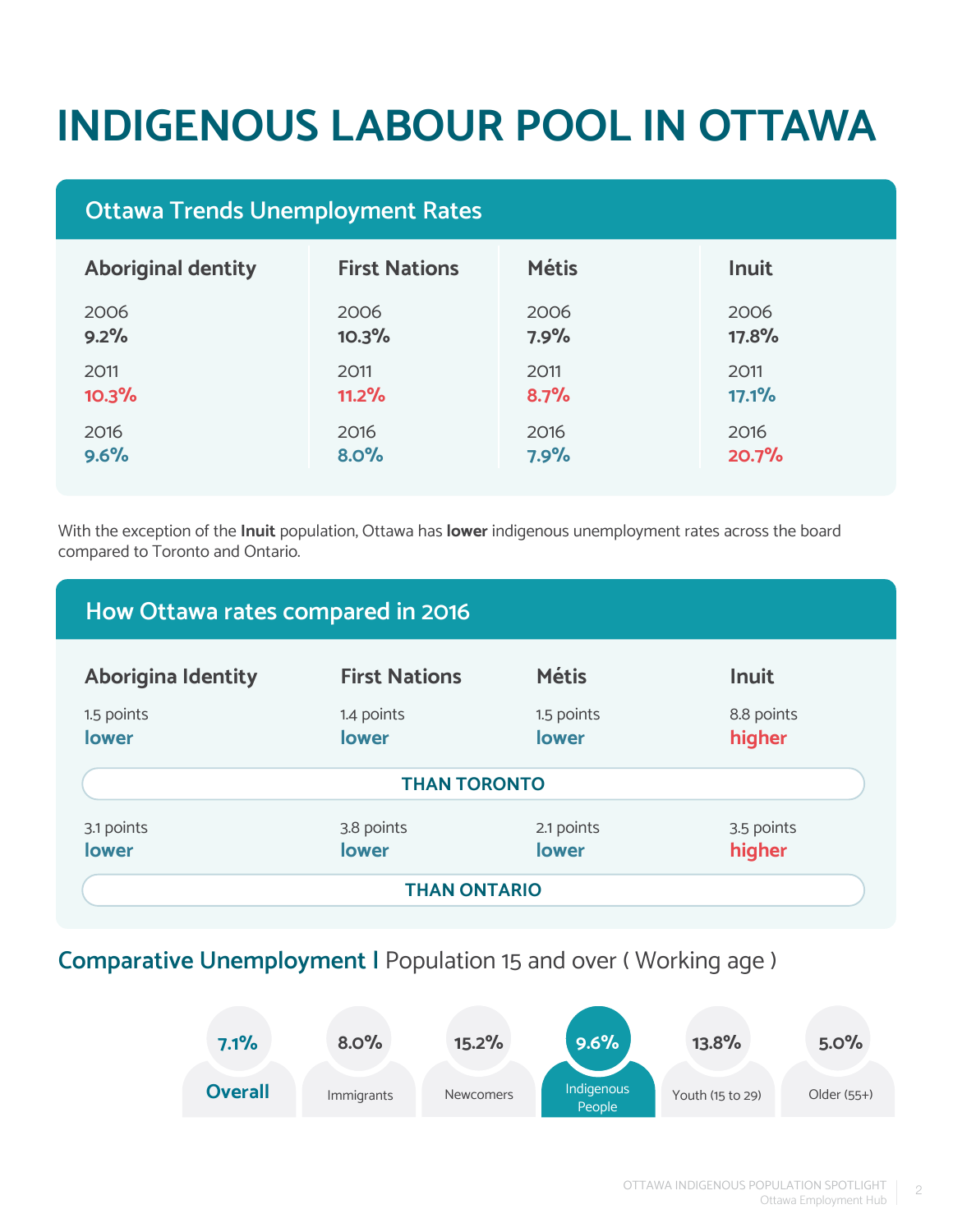Aboriginal identity population in Ottawa includes a labour pool of **20,060**, of which **13,840** were participating in the labour force (a participation rate of 69% versus 67.6% for non-Aboriginal identity).

\*Note that the Census under-reports Aboriginal identity.

#### **A closer look at the Indigenous labour force in Ottawa1**



## **EMPLOYMENT AND UNEMPLOYMENT**

Labour force status by age, Aboriginal identity population, Ottawa, 2016<sup>2</sup>

|           | In the labour<br>force | Employed | Unemployed | labour force<br>Not in the | Participation<br>rate | Employment<br>rate | Unemployment<br>rate |
|-----------|------------------------|----------|------------|----------------------------|-----------------------|--------------------|----------------------|
| 15 to 24  | 2,665                  | 2,135    | 535        | 1,570                      | 62.9%                 | 50.4%              | 20.1%                |
| 25 to 34  | 3,490                  | 3,205    | 285        | 730                        | 82.6%                 | 75.9%              | 8.2%                 |
| 35 to 44  | 2,790                  | 2,575    | 215        | 570                        | 82.9%                 | 76.5%              | 7.7%                 |
| 45 to 54  | 2,910                  | 2,745    | 165        | 775                        | 79.0%                 | 74.5%              | 5.7%                 |
| 55 to 64  | 1,690                  | 1,575    | 115        | 1,220                      | 58.1%                 | 54.1%              | 6.8%                 |
| 65 to 74  | 255                    | 235      | 20         | 910                        | 21.9%                 | 20.2%              | 7.8%                 |
| 75 & over | 30                     | 30       | $\circ$    | 450                        | 6.2%                  | 6.2%               | 0.0%                 |

#### Unemployment rate by age, Aboriginal Identity vs. Overall, Ottawa, 20163

#### **Employment & Training Supports<sup>4</sup>**

**1,335** unemployed Indigenous people in Ottawa in 2016; 290 were Employment Ontario clients (22% of unemployed)

- **• 212** in Employment Service
- **• 48** in Literacy and Basic Skills program
- **• 30** in Apprenticeship
- **• No** Indigenous clients in Second Career program

#### **A potential gender gap for educated Indigenous women**

The unemployment rate for Indigenous women with university degrees is higher than for their male counterparts (6.8% versus 4.9%). This could indicate a gender gap in the ability to leverage academic credentials to obtain appropriate employment and could help explain the higher unemployment rate for women in the 35 to 44 age group.

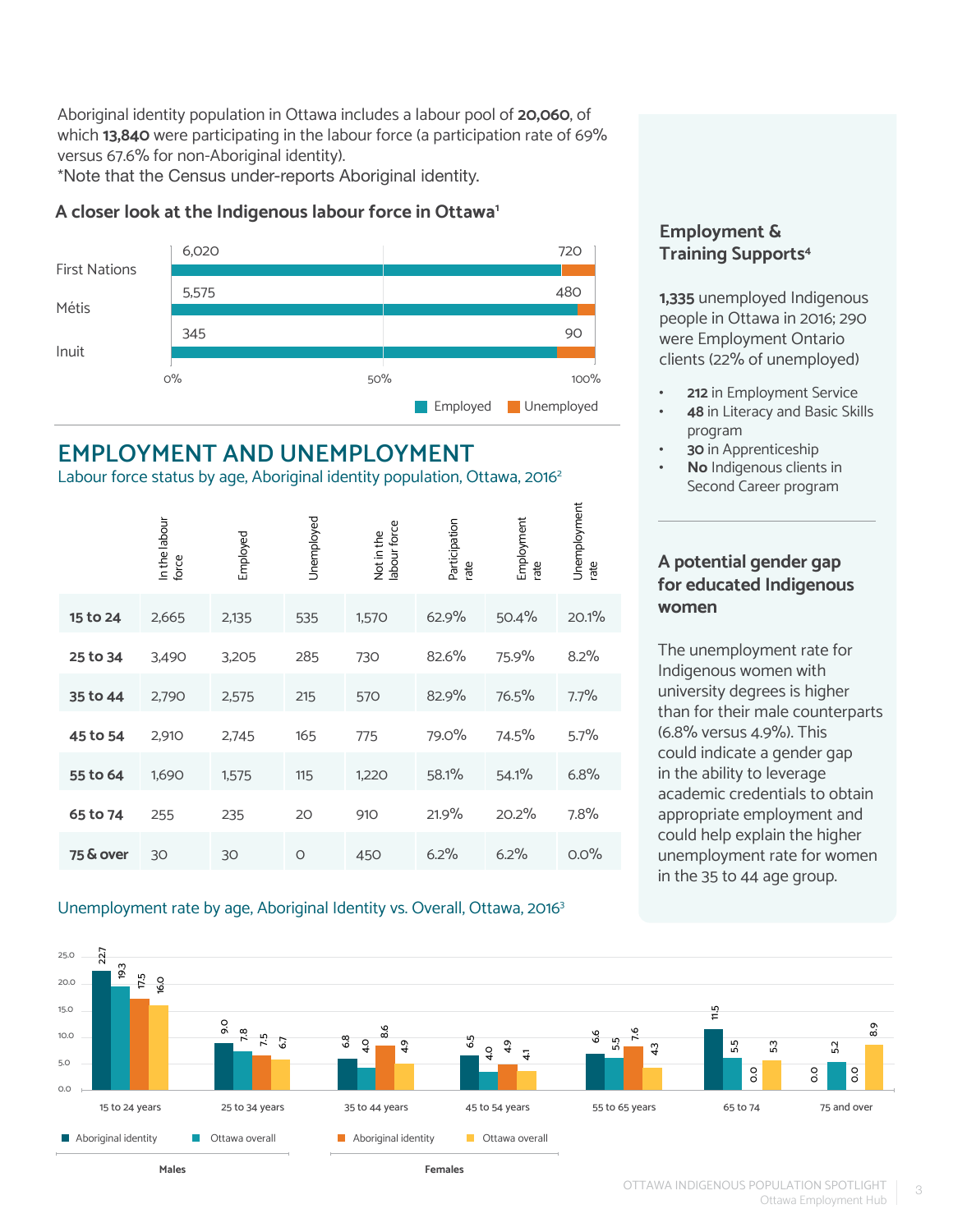# **EDUCATIONAL ATTAINMENT AND PROGRAMS OF STUDY**



- п University certificate, diploma or degree at (bachelor level or above)
- $\mathbb{R}^3$ College/University certificate below bachelor
- $\mathbb{R}^3$ Apprenticeship or trades certificate or diploma
- High school diploma or equivalency
- No certificate, diploma or degree

#### **A closer look at those with no post- secondary completion5**

A higher proportion of Ottawa's Inuit population has no postsecondary completion vs. other Indigenous groups; furthermore, Inuit without postsecondary education struggle more to find work than others without postsecondary education.

| No Post-<br>Secondary<br>Completion | Percentage<br>of pool | UE<br>rate |
|-------------------------------------|-----------------------|------------|
| Ottawa<br>overall                   | 37%                   | $11.4\%$   |
| Aboriginal<br>identity              | 45%                   | 14.4%      |
| First<br><b>Nations</b>             | 46%                   | 16.2%      |
| Métis                               | 42%                   | $11.4\%$   |
| Inuit                               | 62%                   | 26.8%      |

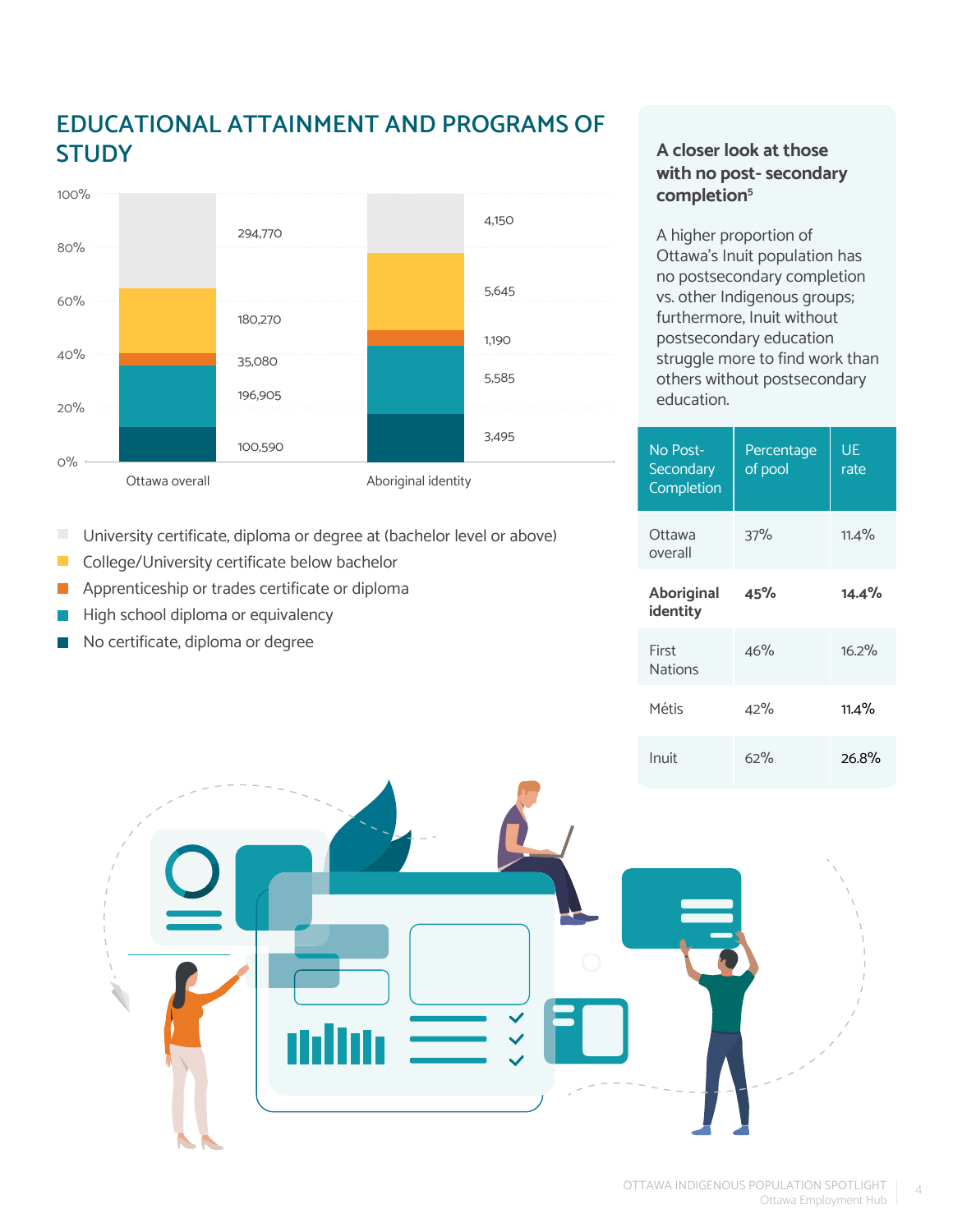# **Programs of study and unemployment rates (sorted by unemployment rate)7**

Health and related fields showed the biggest gap in unemployment rates between Indigenous (7.0%) and overall Ottawa graduates (4.6%), while Indigenous graduates had lower unemployment than Ottawa graduates overall in Mathematics, computer and information sciences (4.9% vs. 5.2%).

| Major Field of<br><b>Study (CIP) 2016</b>                            | Ottawa<br>Overall | Unemployment<br>rate | Aboriginal<br>identity | Unemployment<br>rate |                                                                    | <b>Employment By</b>                                                                       |
|----------------------------------------------------------------------|-------------------|----------------------|------------------------|----------------------|--------------------------------------------------------------------|--------------------------------------------------------------------------------------------|
| No postsecondary<br>certificate, diploma or<br>degree                | 37%               | 11.4%                | 45%                    | 14.4%                | Occupation <sup>6</sup><br><b>Highest Number Of Jobs</b><br>(2016) |                                                                                            |
| Visual and<br>performing arts, and<br>communications<br>technologies | 2%                | 6.8%                 | 2%                     | 9.7%                 | 435                                                                | NOC 6421 Retail<br>salespersons                                                            |
| Personal, protective and<br>transportation services                  | 3%                | 5.3%                 | 5%                     | 8.1%                 | 325                                                                | NOC 6711 Food counter<br>attendants, kitchen helpers<br>and related support<br>occupations |
| Humanities                                                           | 4%                | 6.1%                 | 3%                     | 7.9%                 |                                                                    |                                                                                            |
| Business, management                                                 | 12%               | 5.0%                 | 10%                    | 7.7%                 | 275                                                                | NOC 6611 Cashiers                                                                          |
| and public<br>administration                                         |                   |                      |                        |                      | 270                                                                | NOC 1221 Administrative<br>officers                                                        |
| Agriculture, natural<br>resources and<br>conservation                | $1\%$             | 5.1%                 | $1\%$                  | 7.4%                 | 265                                                                | NOC 4164 Social policy<br>researchers, consultants<br>and program officers                 |
| Health and related fields                                            | 8%                | 4.6%                 | 8%                     | 7.0%                 |                                                                    |                                                                                            |
| Physical and life                                                    | 3%                | 6.2%                 | 2%                     | 6.8%                 | 240                                                                | NOC 1241 Administrative<br>assistants                                                      |
| sciences and<br>technologies                                         |                   |                      |                        |                      | 225                                                                | NOC 1411 General office<br>support workers                                                 |
| Social and behavioural<br>sciences and law                           | 11%               | 5.3%                 | 10%                    | 6.7%                 | 225                                                                | NOC 6731 Light duty                                                                        |
| Architecture,<br>engineering, and related                            | 10%               | 5.9%                 | 8%                     | 6.5%                 | 205                                                                | cleaners<br>NOC 2171 Information                                                           |
| technologies                                                         |                   |                      |                        |                      |                                                                    | systems analysts and<br>consultants                                                        |
| Mathematics, computer<br>and information<br>sciences                 | 4%                | 5.2%                 | 3%                     | 4.9%                 | 190                                                                | NOC 3012 Registered                                                                        |
| Education                                                            | 4%                | 3.0%                 | 2%                     | 3.5%                 |                                                                    | nurses and registered<br>psychiatric nurses                                                |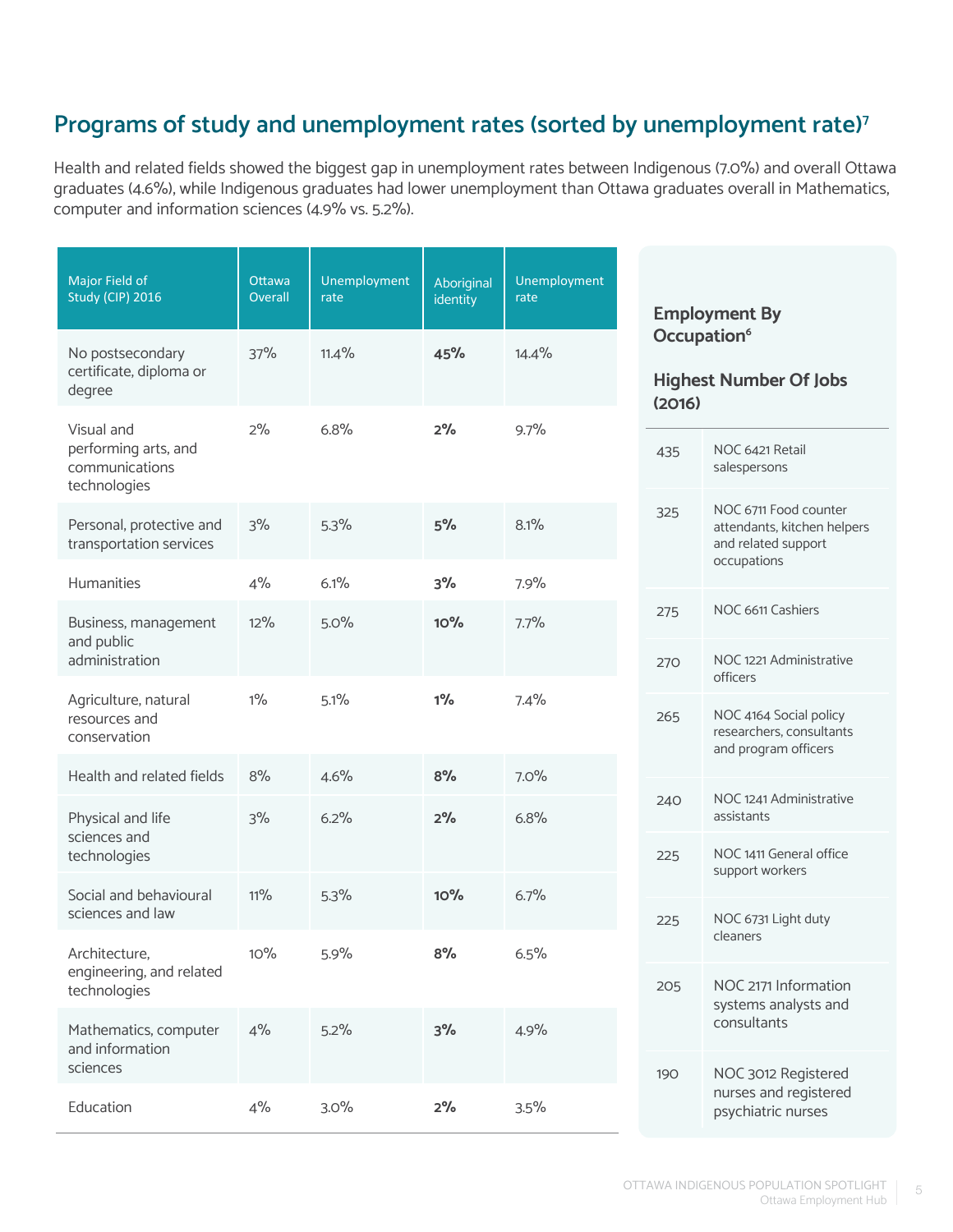# **WHERE INDIGENOUS PEOPLE WORK IN OTTAWA (Industry Sectors)8**

The chart below and table included here show the industry sectors with more than 1,000 overall jobs in Ottawa; the chart shows the number of Indigenous people working in the sector at the time of the 2016 Census (May 2016) and the table shows the share of immigrants in the sector.

#### 2016 Share of sector jobs (average 2%)

| <b>INDUSTRY SECTORS</b>                            | <b>DISTRIBUTION OF</b><br><b>JOBS BY SECTOR</b> |                          | <b>NUMBER OF JOBS</b>     |  |  |
|----------------------------------------------------|-------------------------------------------------|--------------------------|---------------------------|--|--|
|                                                    | All workers                                     | Indigenous<br>population | 2,000<br>$\circ$<br>4,000 |  |  |
| 11 Agriculture, forestry, fishing and hunting      | $1\%$                                           | 2%                       | 50                        |  |  |
| 22 Utilities                                       | $O\%$                                           | 2%                       | 30                        |  |  |
| 23 Construction                                    | 5%                                              | 3%                       | 845                       |  |  |
| 31-33 Manufacturing                                | 3%                                              | 2%                       | 310                       |  |  |
| 41 Wholesale trade                                 | 2%                                              | 2%                       | 250                       |  |  |
| 44-45 Retail trade                                 | 11%                                             | 3%                       | 1,405                     |  |  |
| 48-49 Transportation and warehousing               | 3%                                              | 2%                       | 345                       |  |  |
| 51 Information and cultural industries             | 3%                                              | 2%                       | 235                       |  |  |
| 52 Finance and insurance                           | 3%                                              | 2%                       | 365                       |  |  |
| 53 Real estate and rental and leasing              | 2%                                              | 2%                       | 205                       |  |  |
| 54 Professional, scientific and technical services | 10%                                             | 2%                       | 775                       |  |  |
| 56 Administrative and support, waste               | 4%                                              | 4%                       | 770                       |  |  |
| 61 Educational services                            | 8%                                              | 2%                       | 695                       |  |  |
| 62 Health care and social assistance               | $11\%$                                          | 2%                       | 1,385                     |  |  |
| 71 Arts, entertainment and recreation              | $2\%$                                           | 2%                       | 225                       |  |  |
| 72 Accommondation and food services                | 7%                                              | 3%                       | 880                       |  |  |
| 81 Other services (except public administration)   | 4%                                              | 3%                       | 580                       |  |  |
| 91 Public administration                           | 20%                                             | 3%                       | 3,130                     |  |  |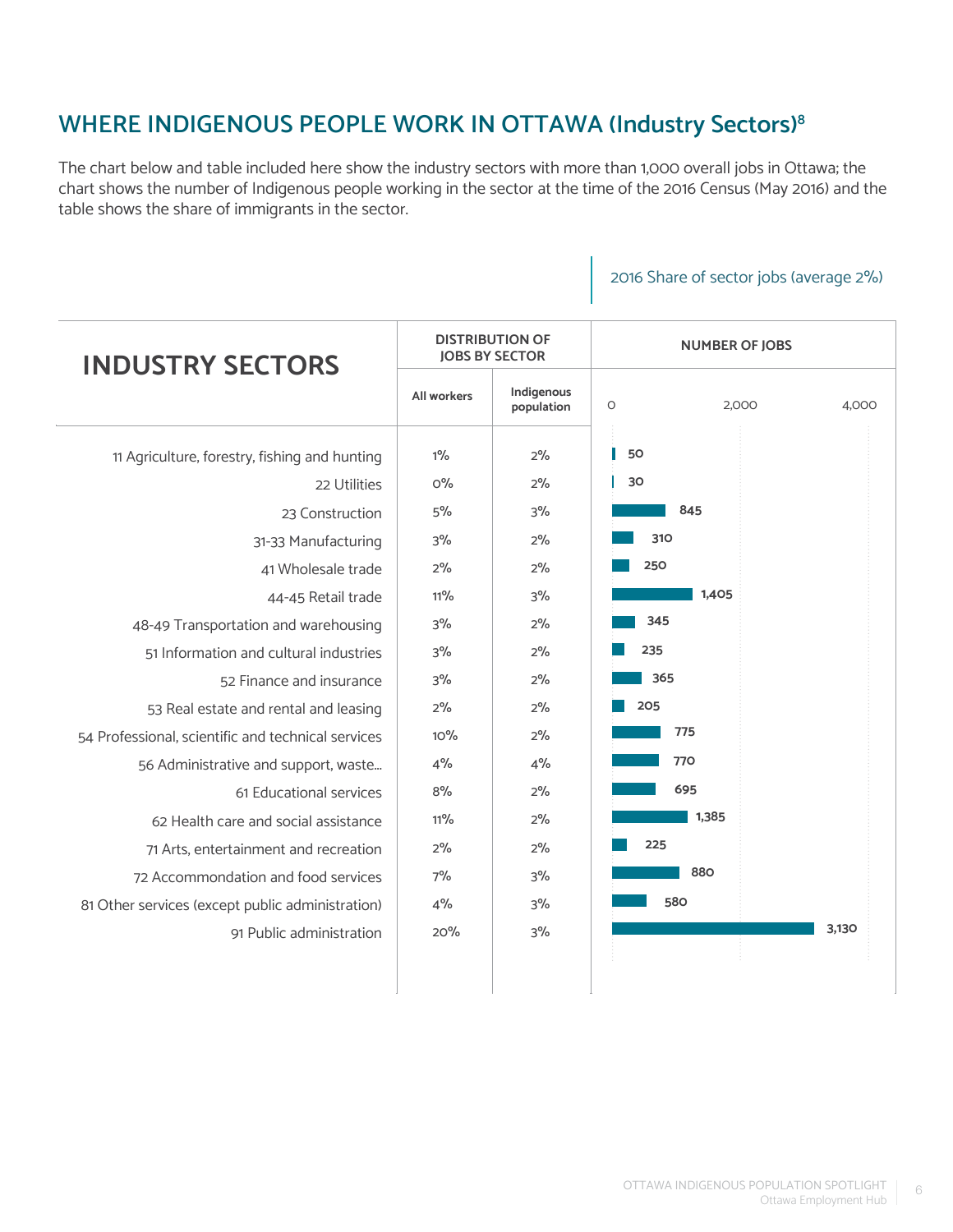# **WHAT INDIGENOUS PEOPLE DO IN OTTAWA (Occupations)9**

These figures show number and share of immigrant workers by occupation group at the time of the 2016 Census (where occupation group was identifiable).

|                                                                   | <b>JOBS BY OCCUPATIONS</b> | <b>DISTRIBUTION OF</b>   | <b>NUMBER OF JOBS</b>     |  |  |
|-------------------------------------------------------------------|----------------------------|--------------------------|---------------------------|--|--|
| <b>OCCUPATION GROUPS</b>                                          | <b>All workers</b>         | Indigenous<br>population | $\circ$<br>2,000<br>4,000 |  |  |
| O Management                                                      | 12%                        | 2%                       | 1,300                     |  |  |
| 1 Business, finance and administration                            | 18%                        | 3%                       | 2,470                     |  |  |
| 2 Natural and applied sciences and related                        | 12%                        | 2%                       | 1,025                     |  |  |
| 3 Health occupation                                               | 6%                         | 2%                       | 710                       |  |  |
| 4 Education, law and social, community and<br>govermmant services | 16%                        | 2%                       | 1,985                     |  |  |
| 5 Art, culture, recreation and sport                              | 4%                         | 2%                       | 350                       |  |  |
| 6 Sales and service                                               | 22%                        | 3%                       | 3,005                     |  |  |
| 7 Trades, transport and equipment operators<br>and related        | 8%                         | 3%                       | 1,345                     |  |  |
| 8 Natural resources, agriculture and<br>related production        | $1\%$                      | 4%                       | 160                       |  |  |
| 9 Manufacturing and utilities                                     | $1\%$                      | 3%                       | 135                       |  |  |
|                                                                   |                            |                          |                           |  |  |

2016 Share of occupation group jobs (average 2%)